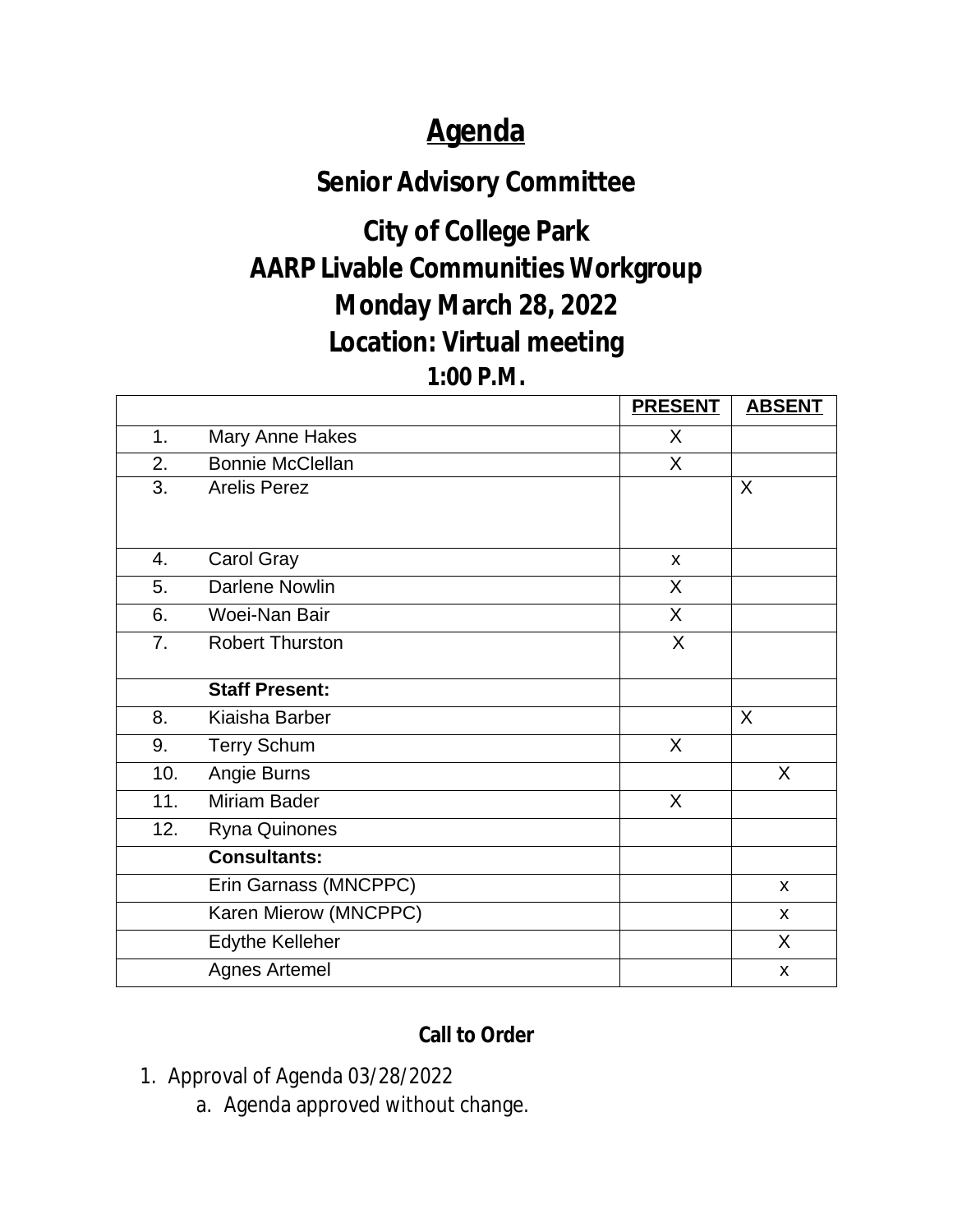- 2. Approval of Minutes 02/28/2022
	- a. Mary Anne Hakes moved to approve the Agenda without objections.

### **Old Business**

- 3. Recap of the Community Meeting held on March 14, 2022
	- Aside from some technical difficulties in the break-out rooms, the Committee thought that the meeting went well, and the quality of the dialog was excellent. Appreciated that draft vision statements and goals were provided to start the conversation.
	- Bonnie McClellan asked if the comment period could be extended and if the City could advertise this. Terry Schum said that she would look into it.
	- A request was made for a list of both registrants and attendees for use in future marketing and volunteer recruitment.
	- A date for the presentation of the final draft report to City Council is needed and the Committee would like to review the draft report in advance of the presentation and invite the consultants to attend the next Committee meeting.
- 4. Kickoff Event on May 13
	- It was reported that there would be music, food trucks and alcohol at the event. Tents will be provided for the Committee and other participating groups.
	- Bonnie McClellan volunteered to write a community grant application to the City to cover cash prizes to be raffled off at regular intervals during the event. Four prizes at \$50/each were recommended. Other giveaways and incentives should also be considered.
	- It was discussed that AARP handouts should be available, large boards printed with the draft vision statements, and volunteer sign-up sheets. Livable Community tote bags would be ideal.
	- Robert Thurston will prepare a formal budget for the event and send to Committee members for comment.
	- Having a virtual presence leading up to the event, along with City advertising, would raise the Committee's profile.